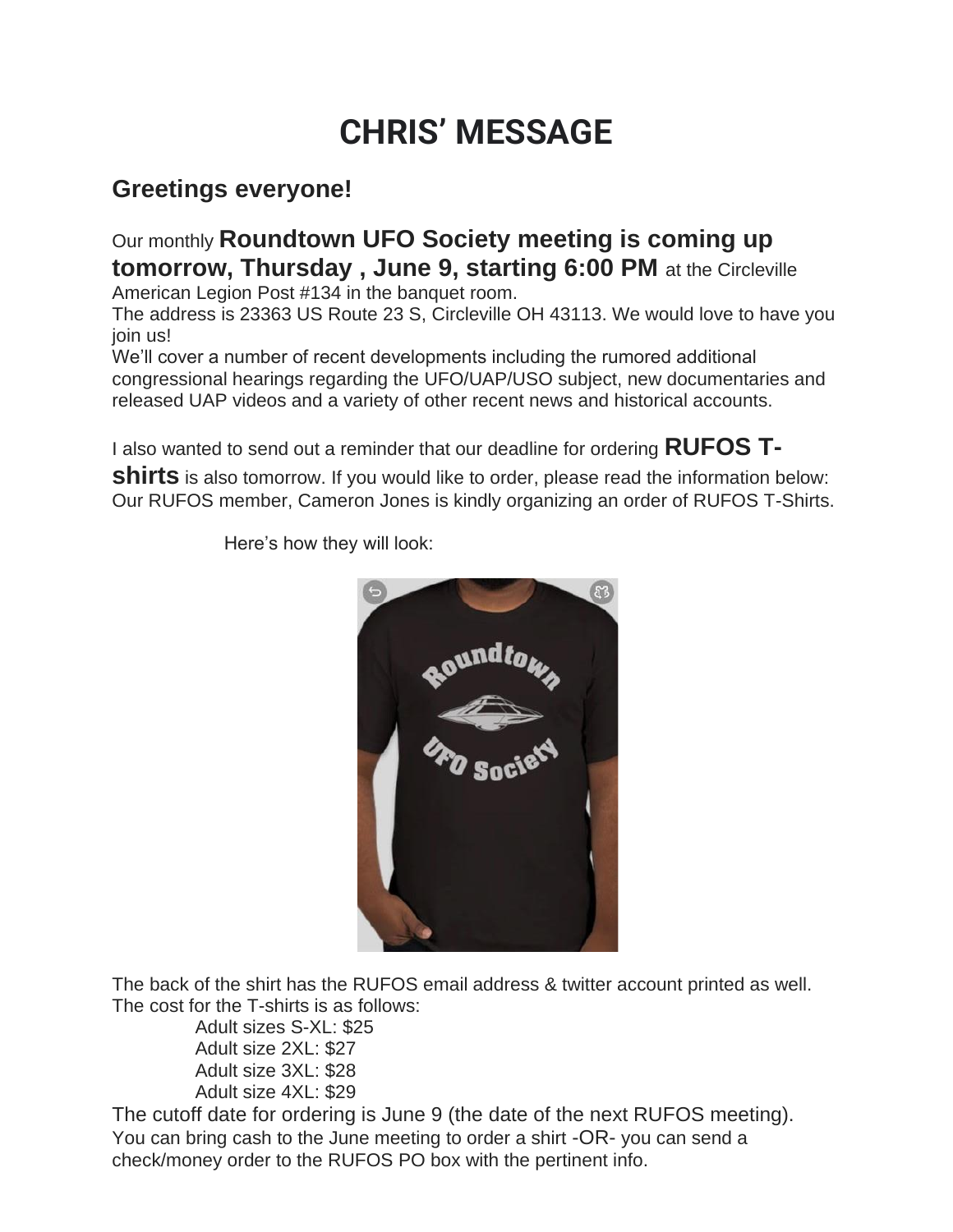Here's the ordering info below:

Please provide ALL of the following:

Quantity of shirts and needed sizes

Add additional \$10 for shipping up to 3 shirts

Shipping address (street address, city, state, zip)

Phone number (in case there are questions)

 Check or money order for the total number of shirts PLUS shipping The address to send the check/money order is as follows (Our RUFOS

founder picks up mail at the PO Box):

 Roundtown UFO Society PO Box 52

Circleville OH 43113

Cameron is planning to bring the ordered shirts to the July RUFOS meeting for folks who would like to pick them up there.

If you cannot attend the JULY meeting, please also add the \$10 for the shipping so that we can ship to you.

A few pertinent notes…..

We might order again in the future but not sure when that might occur.

We are not ordering extra shirts to sell later (We don't have the \$\$ to do that.) We can't personally deliver or allow order now/pay later option as we have to pay up front for the shirts.

We're not ordering other colors, styles etc because every additional option adds significantly to the cost of the entire order.

**A sincere THANK YOU to Cameron and also John & Carol for their work to bring the T-shirt project to fruition!!**

## **Here are a few interesting articles that have come up in the last couple of weeks:**

**Liberation times is covering the topic quite often:**

[https://www.liberationtimes.com/home/strange-formations-and-patterns-the-erratic](https://www.liberationtimes.com/home/strange-formations-and-patterns-the-erratic-behaviour-of-ufos-now-pose-a-safety-risk-to-military-pilots-and-commercial-airlines-according-to-former-naval-aviator-ryan-graves?fbclid=IwAR1NaLAx9Gl-5YjhTfpROjnhKy-w-z1aJy1xnrSHE55_N1OWS1j6zM2rwns)[behaviour-of-ufos-now-pose-a-safety-risk-to-military-pilots-and-commercial-airlines](https://www.liberationtimes.com/home/strange-formations-and-patterns-the-erratic-behaviour-of-ufos-now-pose-a-safety-risk-to-military-pilots-and-commercial-airlines-according-to-former-naval-aviator-ryan-graves?fbclid=IwAR1NaLAx9Gl-5YjhTfpROjnhKy-w-z1aJy1xnrSHE55_N1OWS1j6zM2rwns)[according-to-former-naval-aviator-ryan-graves?fbclid=IwAR1NaLAx9Gl-](https://www.liberationtimes.com/home/strange-formations-and-patterns-the-erratic-behaviour-of-ufos-now-pose-a-safety-risk-to-military-pilots-and-commercial-airlines-according-to-former-naval-aviator-ryan-graves?fbclid=IwAR1NaLAx9Gl-5YjhTfpROjnhKy-w-z1aJy1xnrSHE55_N1OWS1j6zM2rwns)

[5YjhTfpROjnhKy-w-z1aJy1xnrSHE55\\_N1OWS1j6zM2rwns](https://www.liberationtimes.com/home/strange-formations-and-patterns-the-erratic-behaviour-of-ufos-now-pose-a-safety-risk-to-military-pilots-and-commercial-airlines-according-to-former-naval-aviator-ryan-graves?fbclid=IwAR1NaLAx9Gl-5YjhTfpROjnhKy-w-z1aJy1xnrSHE55_N1OWS1j6zM2rwns)

[https://www.liberationtimes.com/home/nasa-is-now-evaluating-an-investigation-into](https://www.liberationtimes.com/home/nasa-is-now-evaluating-an-investigation-into-ufos-which-could-be-officially-confirmed-in-the-coming-weeks?fbclid=IwAR3Iq9VALRO6tdQ48Ukq36Lz-LWcj2-RHpUc0avI0VxP8LUGxoObePbcjFw)[ufos-which-could-be-officially-confirmed-in-the-coming-](https://www.liberationtimes.com/home/nasa-is-now-evaluating-an-investigation-into-ufos-which-could-be-officially-confirmed-in-the-coming-weeks?fbclid=IwAR3Iq9VALRO6tdQ48Ukq36Lz-LWcj2-RHpUc0avI0VxP8LUGxoObePbcjFw)

[weeks?fbclid=IwAR3Iq9VALRO6tdQ48Ukq36Lz-LWcj2-](https://www.liberationtimes.com/home/nasa-is-now-evaluating-an-investigation-into-ufos-which-could-be-officially-confirmed-in-the-coming-weeks?fbclid=IwAR3Iq9VALRO6tdQ48Ukq36Lz-LWcj2-RHpUc0avI0VxP8LUGxoObePbcjFw)

[RHpUc0avI0VxP8LUGxoObePbcjFw](https://www.liberationtimes.com/home/nasa-is-now-evaluating-an-investigation-into-ufos-which-could-be-officially-confirmed-in-the-coming-weeks?fbclid=IwAR3Iq9VALRO6tdQ48Ukq36Lz-LWcj2-RHpUc0avI0VxP8LUGxoObePbcjFw)

**U.S. Congress To Hold More UAP Hearings | Here's Why w/ Rep. Raja Krishnamoorthi:**

[https://www.youtube.com/watch?v=Y1W\\_Jdf\\_ATY](https://www.youtube.com/watch?v=Y1W_Jdf_ATY)

## **How advanced is alien technology compared to what we can do? Episode 10 of the TTS\* Talks podcast:**

<https://www.facebook.com/watch/?ref=saved&v=2139959116172503>

**The questions Congress should — but didn't — ask about UFOs:**

[https://thehill.com/opinion/national-security/3506349-the-questions-congress-should](https://thehill.com/opinion/national-security/3506349-the-questions-congress-should-but-didnt-ask-about-ufos/?fbclid=IwAR2qjdzjOq0BvgYDNytrjpunxsZ8IZl8DWCAx3zlnYMHpueTfF4hft203VY)[but-didnt-ask-about-](https://thehill.com/opinion/national-security/3506349-the-questions-congress-should-but-didnt-ask-about-ufos/?fbclid=IwAR2qjdzjOq0BvgYDNytrjpunxsZ8IZl8DWCAx3zlnYMHpueTfF4hft203VY)

[ufos/?fbclid=IwAR2qjdzjOq0BvgYDNytrjpunxsZ8IZl8DWCAx3zlnYMHpueTfF4hft203VY](https://thehill.com/opinion/national-security/3506349-the-questions-congress-should-but-didnt-ask-about-ufos/?fbclid=IwAR2qjdzjOq0BvgYDNytrjpunxsZ8IZl8DWCAx3zlnYMHpueTfF4hft203VY)